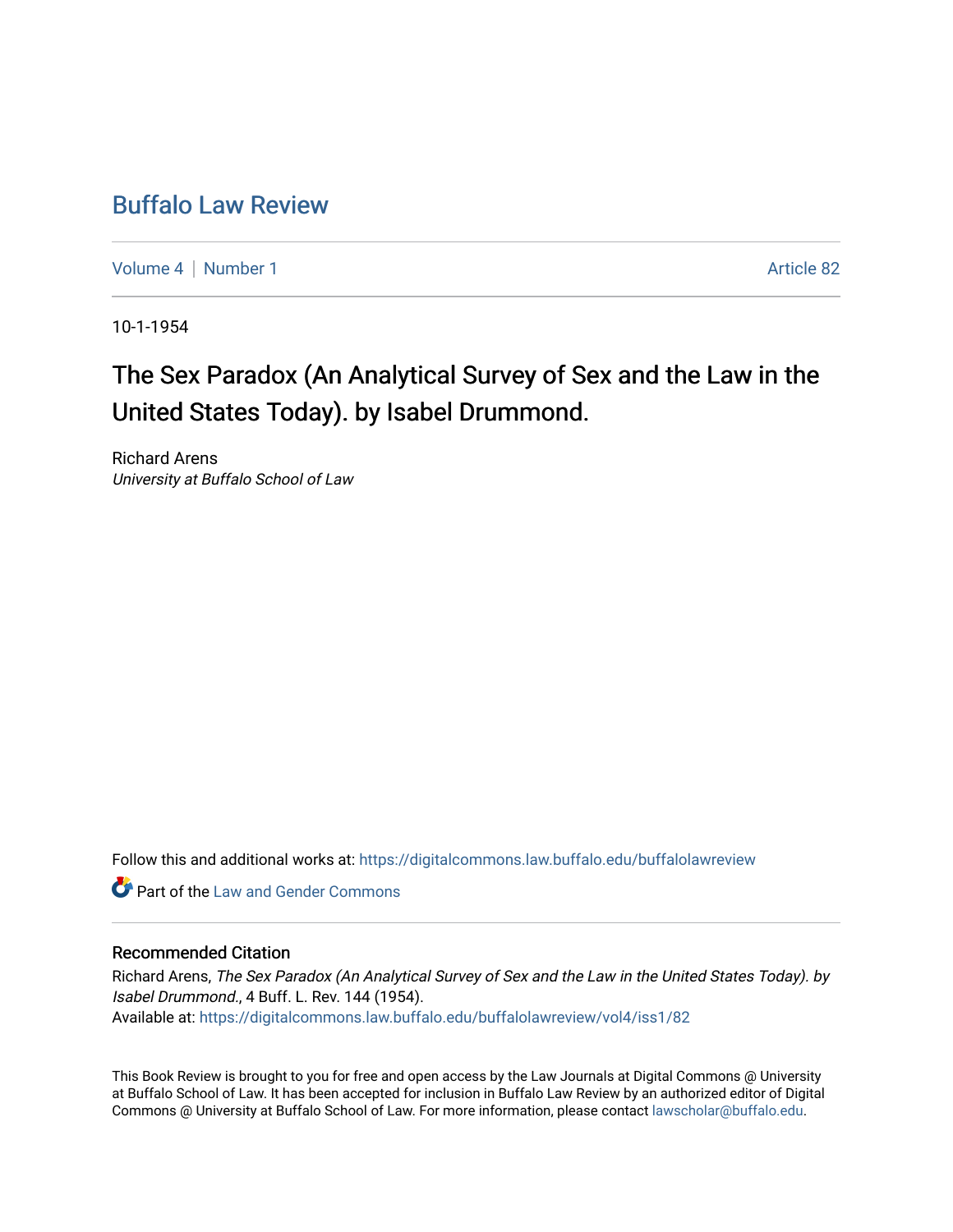#### *BUFFALO LAW REVIEW*

#### THE SEX PARADOX (AN ANALYTICAL SURVEY OF SEX AND THE LAW **IN THE UNrrED** STATES TODAY). By Isabel Drummond. New York: **G.** P. Putnam's Sons. **1953 Pp. 369. \$5.00.**

*The Sex Paradox* is the product of a lawyer whose previously published volumes have been *Getting a Divorce, Corporate Resolutias* and *Corporate Resolutions, Revised Edition.* We are told by the publishers that the author "spent several years gathering material for *The Sex Paradox,* and [that] while her manuscript was in preparation . . . interviewed and consulted with over 150 experts on the subject of sex and sex offenses . . . throughout the United States." The magnitude of such an effort appears out of, all proportion to the end result-though it must be said that the book has a definite although limited usefulness, and that it significantly complements recent literature on the subject.

*The Sex Paradox* begins with a "Historical and Anthropological Survey" of sex attitudes which fails to provide significant new insights. An occasional challenge to traditional thinking enlivens the presentation. It notes, for example, that "[as] Christianity progressed so did the trend toward sexual perversion," but the observation is not sufficiently developed to be meaningful.

A chapter on "Sex Motivated Murder and Psychopathic Laws" faces the revenge motive inherent in most "psychopathic laws" and in the general legal attitude toward the sex offender with greater clarity and directness than many a comparable work **by** a psychiatrist.2 The line of analysis is, of course, familiar:

Members of the social group fear their own criminal impulses which they suppress and which the criminal openly expresses. Thus they both fear and envy him and therefore cannot refrain from being vindictive.<sup>3</sup>

An apparent lack of knowledge concerning up-to-date psychiatric development results in the adoption of spurious sources of medical enlightenment productive of such useless tags as "pathological personality" and "psychopath" as the center of much misleading medical discussion.'

The chapter is at least partially redeemed **by** the best short summary of the special legislation enacted against the sexual

**<sup>1.</sup> DRUmMOND, THE SEx PARADox 10 (1953).**

**<sup>2.</sup> See,** e. *g.,* **OvsRmOLsER, THE PSYCHIATRIST AND THE LAW (1953). 3. As quoted, DRumMOND,** supra **note 1, at 38.** *4. Id.* **at 40.**

<sup>5.</sup>  $\overline{1d}$ , at 40-41, 48, 64-65, 69, 76-77. The author does, however, show awareness of the rejection of these tags by some psychiatric schools. See, *e. g.*, *id.* at 64-65.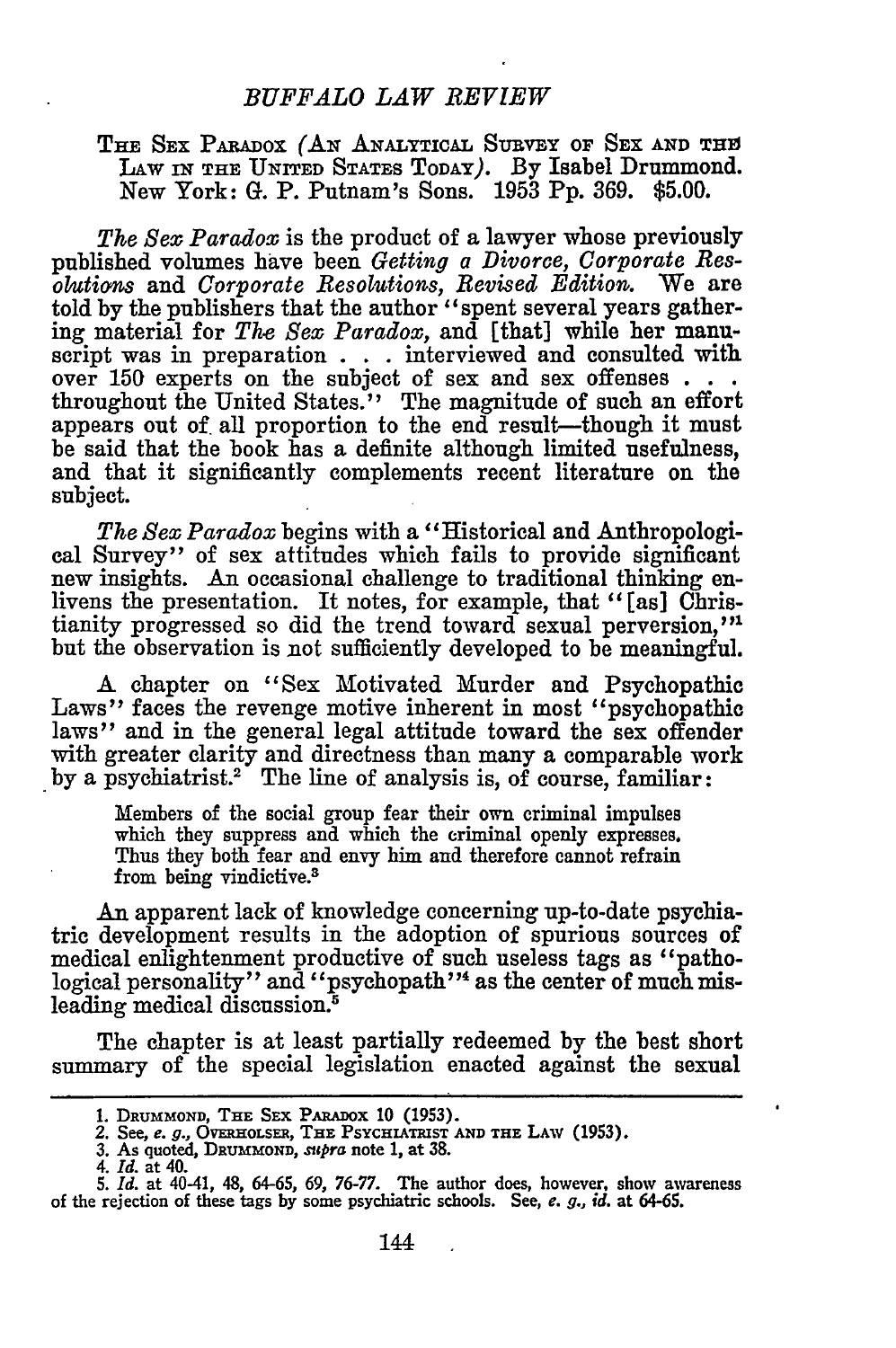#### *BOOK REVIEWS*

offender in more than a fourth of the states as well as in the District of Columbia which has been encountered by this reviewer.<br>It shows occasionally greater realism in its evaluation of psychiatric administrative practice than many a psychiatrist's report and is distinctly gratifying in its appreciation of the emerging problems of civil liberties. Thus it notes that under the "truly indeterminate" commitment law of New York, psychiatric administrative responsibility *"is* grave indeed in view of the present limited psychiatric knowledge and the unreliability of psychiatric prognosis, if not diagnosis, together with the existing uncertainty in regard to treatment methods. Whether in the cases within the law's purview there is justification under such circumstances, for more prolonged detention than is meted out to other convicts is questionable and will doubtless furnish ground for legal at- $\text{tack."}^8$ 

It notes, too, the potential for a wide range of abuses inherent in much sex legislation and projected legislation:

**,** no one can count on any emotional privacy or freedom from suspicion and attack when anybody can cite anybody into court . . **.**as a psychopathic suspect. And what a convenient and easy means it offers to those  $\ldots$  who bear a grudge or  $\ldots$  want to get control of money or property of another or during a housing shortage, even the apartment of another, to dispose of the 'undesirable' individual who is in the way.<sup>7</sup>

The absence of legislation in certain areas of psychiatric practice, just as much as the wrong kind of legislation, is realistically viewed as an occasional or potential source of the infringement of individual rights. Thus the author points to the promiscuous psychiatric use of electric shock treatment<sup>8</sup> and the prefrontal lobotomy9 as not only a matter of medical concern, but as significantly one of civil liberties. Lobotomy operations require particularly urgent restraint by effective legislation.

The need for adoption of legislation against promiscuous use of the operation **by** public institutions to which court commitments are sent is fortified **by** the glaring fact that lobotomy

*6. Id.* at **51-52,** *Cf.* Bensing, *A Comparative Study of American Sex Statutes,* 42 J. Cans. L. & CRimiNOLOGY 57 (1951).

7. **DRUMMOND,** THE **SEX PARADOX** 58 (1953). **8.** *Id.* at **81.** Courts have provided scant, if any, relief against the existing abuse of electric shock "therapy". Psychiatrists, administering such "treatment" without con-<br>sent have not infrequently been shielded by the assertion of an emergency as justification<br>See, e. g., Farber v. Olkon, 146 P. 2d 710 the course of electric shock "therapy". See, *e. g. O'Rourke v. Halcyon Rest,* **281** App. Div. 838, **118 N.** Y. S. 2d 693 (2d Dep't 1953).

**9. DRUMMOND, THE SEX** PARADOX 81-82 **(1953).**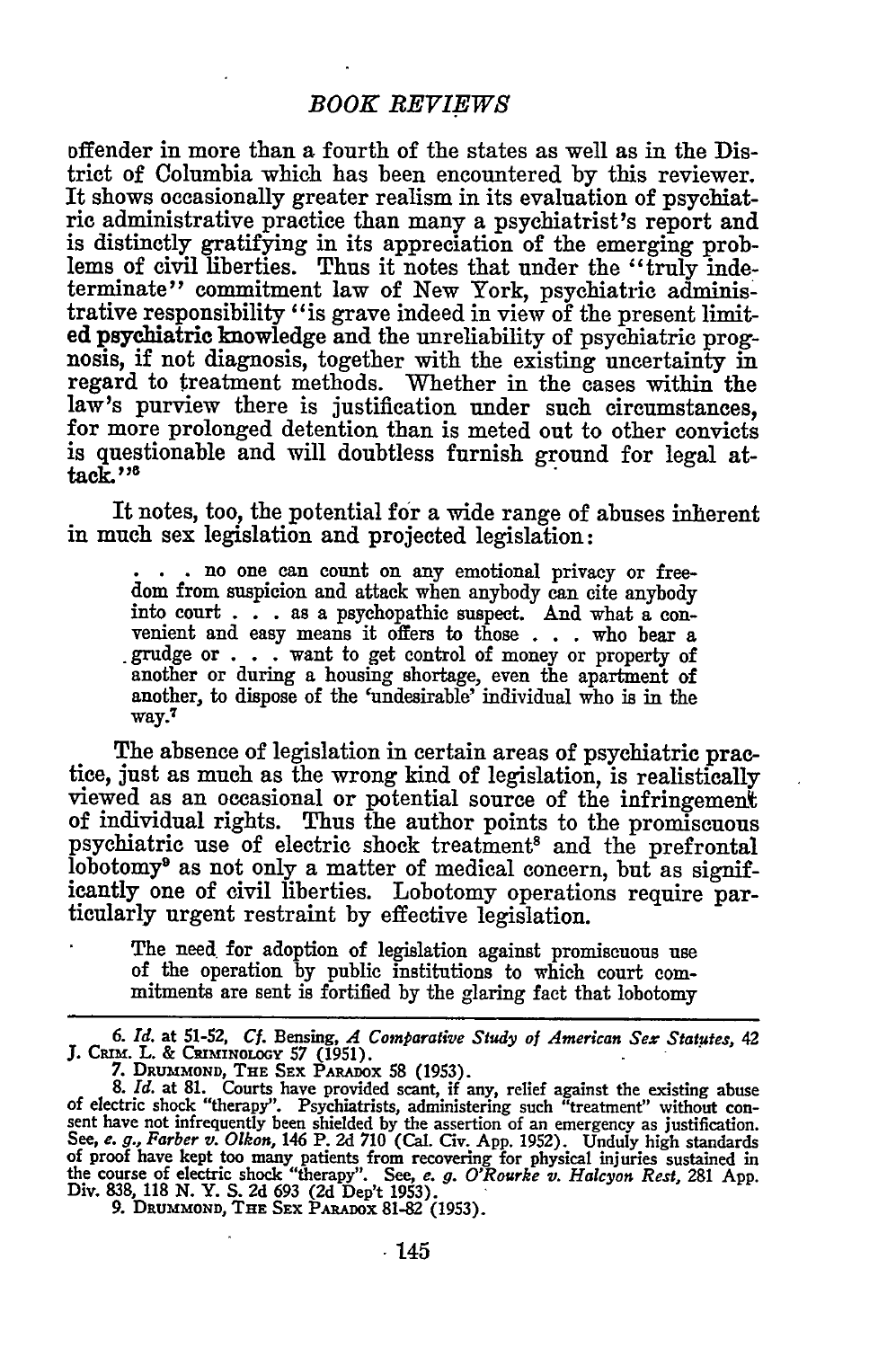could readily be used as a satisfactory means of controlling obstreperous inmates who are a nuisance to prison wardens and guards, which the emotionally and mentally deranged admitted**ly** are.10

The "voice of caution" suggests indeed that the law interpose a "prior restraint" against the discretional psychiatric transformation of a man into a "human vegetable."

**If** for no other reason, *The Sex Paradox* must be commended for its successful use of the perspective of political and civil rights in its survey of law and psychiatry in this area. It is altogether too rare a phenomenon in this field to escape notice.

A chapter devoted to the subjects of "Rape and Incest" affords a good description of the evolving legal doctrine upon this subject and provides a convincing showing of the disparity between existing punishments for those crimes throughout the forty-eight states. It further provides effective documentation of Lord Hale's observation that accusations of sex crimes can be easily made, are hard to be proved and "harder to be defended **by** the party accused though ever so innocent."<sup>11</sup>

The chapter on "Sodomy, Exhibitionism and Acts 'Contrary to Nature'<sup>"</sup> offers a standard background of general clinical knowledge to the lawyer which, although generally reliable, appears occasionally oversimplified. Here the author accurately attributes many of the antiquated legal attitudes in this field to the canon law, inherited **by** the common law from ecclesiastical courts. This is followed in turn **by** a convincing showing of the disparity between existing standards of punishment for such crimes (including many which Jeremy Bentham had labelled "imaginary offences," i. e., acts which produce no real evil but which prejudice, mistake, or the ascetic principle have caused to be regarded as offences")<sup>12</sup> throughout the forty-eight states. It does well to point out that contemporary punitive attitudes in this field are countertherapeutic in that they tend to the advancement, rather than the diminution of existing deviations:

For the sexual deviant, **. . .** confinement and idleness in themselves hinder recuperation **. . .** Further, neurotic disturbances are bred as well as enhanced, **by** the emotional strains and stresses inherent in prison life **. 18**

**<sup>10.</sup>** *Id.* **at 82.**

<sup>11.</sup> HALE, PLEAS OF THE CROWN 634 (1736).<br>12. Drummond, The Sex Paradox 29 (1953)

<sup>13.</sup> Id. at 144. Cf. Karpman, Psychosis as a Defense Against Yielding to Perversive (Paraphiliac) Sexual Crimes, 44 J. CRIM. LAW & CRIMINOLOGY 22 (1953); Sex Life in Prison, 38 J. CRIM. LAW & CRIMINOLOGY 475 (1948).